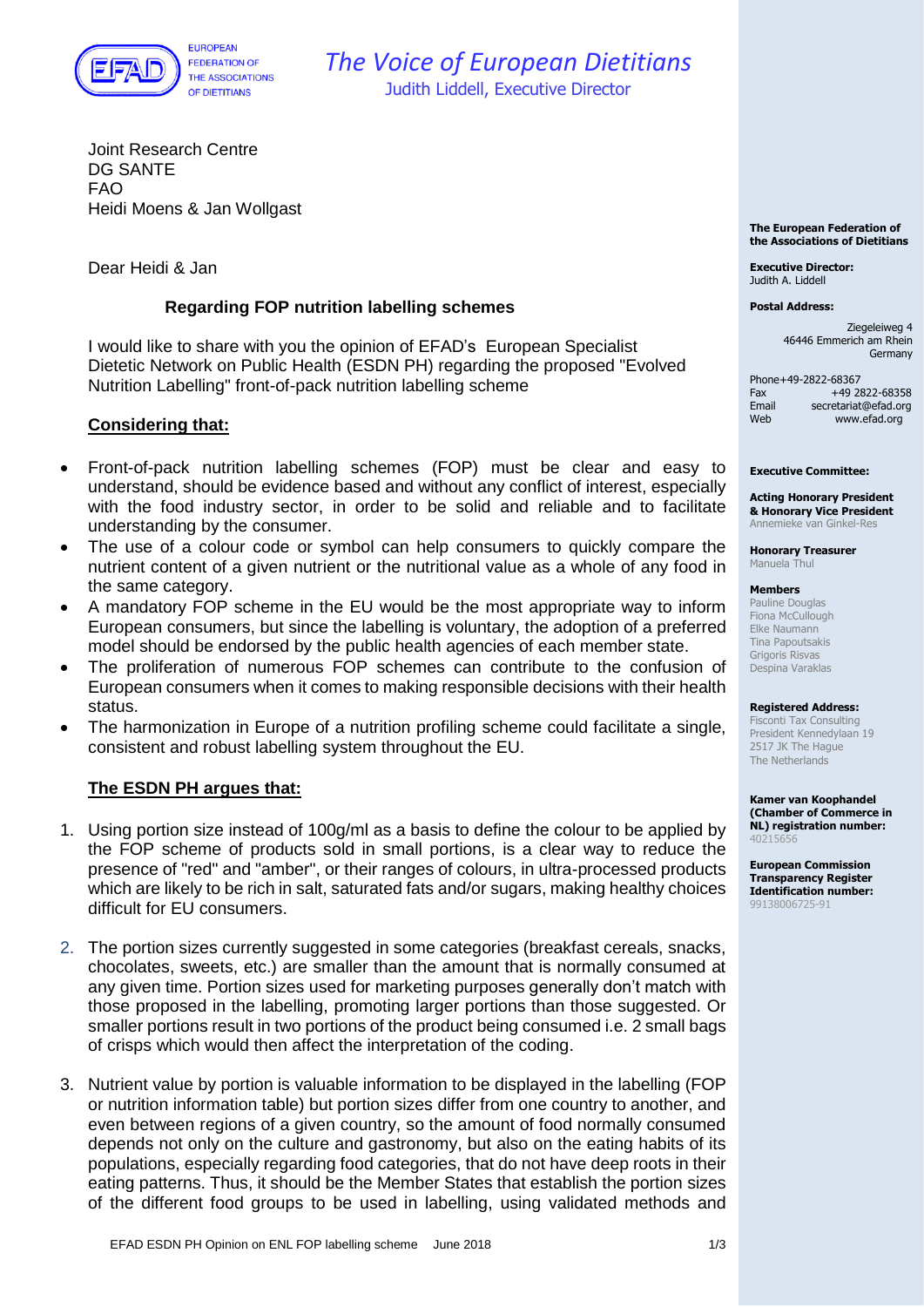considering at least the range of food portions available in the market within every category, the quantity of food consumption measured in the national nutrition surveys, the nutritional equivalence between foods of the same category and the portions recommended by the Food Based Dietary Guidelines of a country.

4. The 100g / 100ml reference for nutrient value is the basis of EU food regulations and has the same meaning in all Member States, therefore it should be used as the basis to select the colour or the symbol that is applied in a given FOP scheme. However, although nutritional value by portion on the FOP labelling would be very valuable information for consumers, the portion needs to be validated by the Food Based Dietary Guidelines of a country.

**In conclusion,** the ESDN PH believes that "*combining colour-coded Reference Intakes with a portion element instead of 100g / 100ml for those products to be sold in small portions will not help consumers to make healthier choices, but will result in a FOP colour scheme with less red or its ranges, in products which are likely to be high energy density and high in saturated fatty acids, total fats, added sugars and / or salt, making it difficult to choose foods with a better nutritional profile in a category*".

As a final remark, we believe that it is important not to overlook the importance of increasing food literacy rates, thus empowering populations to raise awareness and ability to read and understand labelling information and to make healthy and responsible choices. Coherent policies are needed to promote a healthy and sustainable diet, in whose approach, development and implementation dietitians should be part and in which areas of action to be considered, among others are:

- Regulate the advertising of ultra-processed foods rich in salt, sugars and / or saturated fats
- Consider the implementation of:
	- taxes for certain nutrients such as added sugars, saturated fatty acids or trans fatty acids, likely to be contained in many ultra-processed foods
	- incentives on fresh food like fruit and vegetables, pulses, nuts, etc., especially if they are produced in a sustainable way.
- Adopt a harmonized nutritional profiles scheme across EU to regulate the use of nutrition and health claims
- Strengthen and improve food reformulation strategies
- Establish compulsory food-nutrition education in school
- Promote healthy eating environments in the school, workplace, etc.

Yours sincerely

Judith Liddell EFAD Executive Director

## [About The European Federation of the Associations of Dietitians \(EFAD\)](http://www.efad.org/en-us/home/)

EFAD was established in 1978 with aims to:

- Promote the development of the dietetic profession
- Develop dietetics on a scientific and professional level in the common interest of the member associations
- Facilitate communication between national dietetic associations and other organisations – professional, educational, and governmental